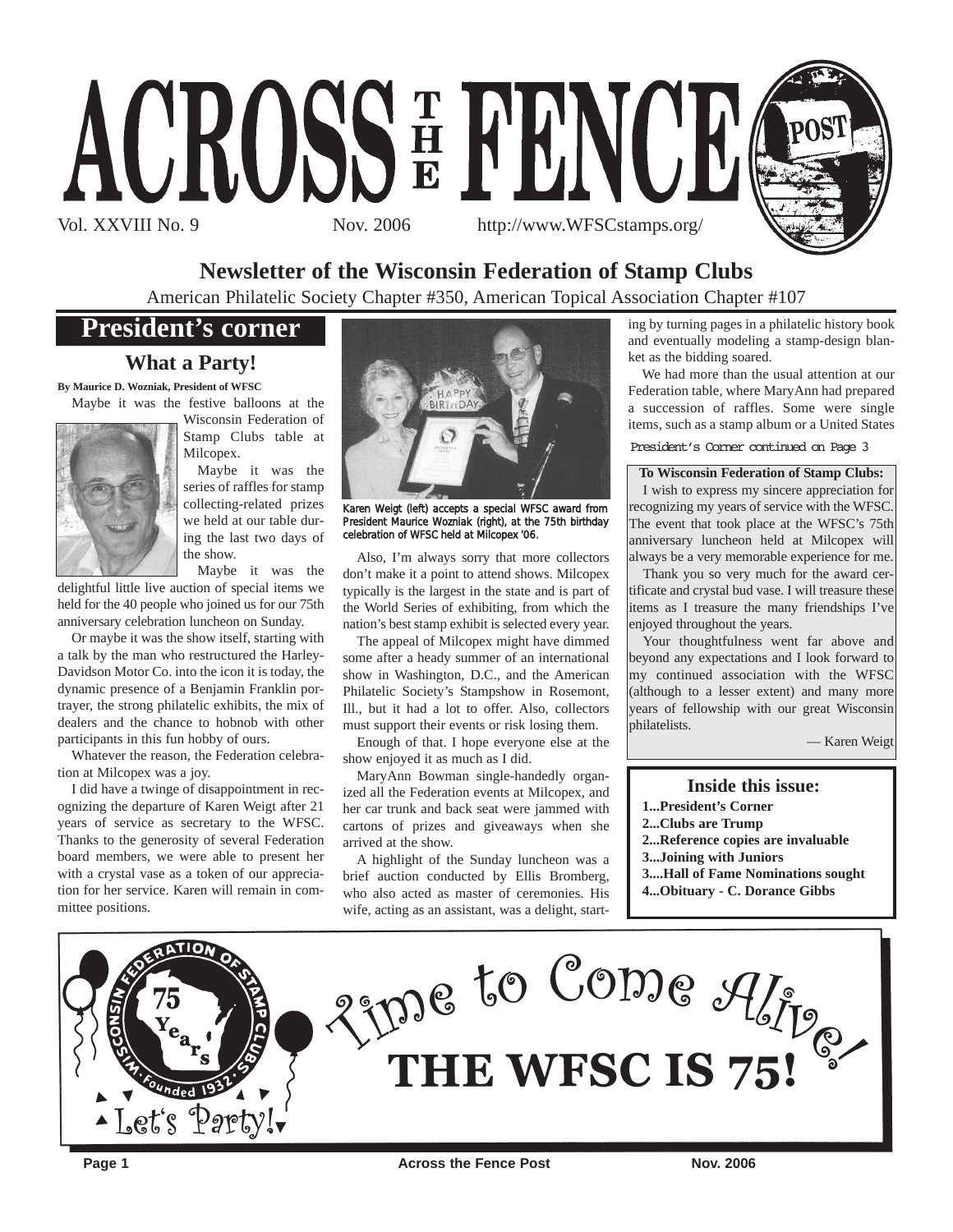#### **Clubs are Trump**

**By Maurice D. Wozniak, President of WFSC** Auctions continue to be popular features at stamp club meetings.

The death of the dealer who supplied stamps for the successful **Central Wisconsin Stamp Club** auctions (see page 4) set the club scrambling to find a replacement supplier – and spreading out the planned frequency of the scheduled auctions using the last box of stamps he provided.

Auctions needn't be large to be successful. At the **Wauwatosa Philatelic Society**, three- to fivelot auctions seem to be the norm.

And, at the **Waukesha County Philatelic Society**, the "Stamp Buck" auction is popular. Members are awarded Stamp Bucks for their participation in club activities and can spend them at an auction prepared by the club. For example, in September, members could earn Stamp Bucks by donating up to three items that could be used as door prizes at meetings.

**\* \* \***

#### **Program ideas**

To complement a program of the American Philatelic Society slide show on "Collecting First-day-ceremony programs," members of the **Kenosha Stamp & Cover Club**

were asked to bring their own copies of programs and talk about their experiences at first-day ceremonies. Member involvement is always a good idea.

Members of the **Waukesha County Philatelic Society** were asked to bring examples from their stamp collections to illustrate a list of categories enumerated in its *The Mail Chute* newsletter. Among the categories included were "Explore Outermost Space," "Catch the Coolest Rides" and "See Amazing Creatures."

Using a supply of donated packages of stamp mounts, divided more-or-less evenly into "grabbags," members of the Central Wisconsin Stamp Club have a chance to win one in a drawing at each meeting.

In keeping with a "Brag Night" program, the newsletter of the **Green Bay Philatelic Society** trumpets stamp collecting as the world's most popular hobby – and supports that audacious claim with a report by the Universal Postal Union that 30 million collectors worldwide spend \$10 billion per year in pursuit of their hobby.

**What others are doing** To eliminate a conflict in which

**\* \* \***

two clubs scheduled shows on the same day, the Central Wisconsin Stamp Club voted to change the date of its show to Feb. 18, 2007.

The **Northwoods Philatelic Society** of Iron Mountain, Mich., has donated copies of a recently published *Stamp Collector Encyclopedia* to the North Dickinson Schools Dickinson County Library. The society was instrumental in securing a \$500 Wal-Mart grant that allowed the church where the club meets to obtain a television-DVD setup that can be used for club programs.

Eight people from the **Kenosha Stamp & Cover Club** took a tour of the city's downtown post office, led by Postmaster Karen Garber. The tour included the vault, where stamps are kept and an inventory is done daily.

The **Outagamie Philatelic Society** is planning a celebration in January for the club's 65th anniversary.

*Information for "Clubs Are Trump" is gathered from club newsletters. Please send newsletters to Maurice D. Wozniak, 1010 Berlin St., Waupaca WI 54981.*

#### **Reference copies of stamps are invaluable**

**by Wayne L. Youngblood**

If you look for scarce varieties that can be found in common accu-

mulations, never underestimate the value of less-thanperfect reference copies of scarcer types, which can be purchased at a fraction of the cost of better examples.

The stamp shown in the accompanying illustration is Scott No. 500, the scarce Type

Ia die type, found only on two flat plate-printed 2c stamps of the Washington-Franklin series. These include 482A (imperf) and 500 (perf 11). The current values of canceled examples of these stamps are \$50,000 and \$240, respectively.

As you can see, the pictured stamp has a natural straight edge at left and does not posess the finest

centering possible by any stretch of the imagination.

What the illustrated stamp does show clearly, however, is the unique distinguishing feature of the Type Ia variety – the almost uniform and strong lines in the toga rope and

button (shown in the enlargement). The stamp also serves as a solid reference to the peculiar deep rose shade that all Type Ia stamps have. Having reference examples that show these features will help you find other examples.

**Wisconsin Federation of Stamp Clubs officers** Across the Fence Post is the official publication of the Wisconsin Federation of Stamp Clubs, Inc., a 501c3 non-profit organization. WFSC also is a life member of

the APS (since 1953). For more information about WFSC, please contact the Central Office. AFTP is published monthly September through April,

#### and every other month May through August (10 issues per year). News of Wisconsin collectors, club news and gratis original philatelic features are welcomed. The editor accepts submissions in any format, but prefers email if possible. Editor reserves the right to make editorial changes to submitted copy.

material appearing in AFTP not carrying an individual copyright notice may be reproduced only by not-

for-profit organizations, provided the author(s) and AFTP receive credit or attribution. All materials carrying an individual copyright notice are the sole property of the author(s). Unless explicitly stated by an officer in conjunction with official WFSC business, opinions expressed by the editor or individual authors are not necessarily endorsed by the WFSC.

Submission deadlines for editorial and avertisingmaterials are for the 1st of the month preceding month of publication (i.e. Jan. 1 for Feb. issue).

All show calendar information, along with all other editorial matter and listings, should be sent to: Wayne L. Youngblood, Editor ATFP, P.O. Box 262, Iola WI 54945- 0262. (yngblood@athenet.net) phone: 715-467-4416.

Advertising material and payment should be sent to Dave Carney, Advertising Manager, AFTP, P.O. Box 55, Kimberly, WI 54136-0055. (dcarneyl@new.rr.com) pnone: 920-687-9077. For a complete list of advertising rates and policies (display, classified and listings), request a copy from the advertising manager.

**Page 2** Nov. 2006 **Across the Fence Post** Nov. 2006

### VICE PRESIDENT Hank Schmidt

PRESIDENT Maurice D. Wozniak 1010 Berlin St. Waupaca, WI 54981 715-258-2025

P.O. Box 3153 Oshkosh, WI 54903 artcoy@vbe.com

berliners2@sbcglobal.net

#### CENTRAL OFFICE/SECRETARY Vacant

#### TREASURER

Paul T. Schroeder 1750 W. 5th Ave., Apt. F Oshkosh, WI 54902 920-426-2059

#### VP YOUTH DIVISION

#### MaryAnn Bowman P.O. Box 1451 Waukesha, WI 53187

#### Northwoods Phil. Soc. (Iron Mountain)

Outagamie Phil. Soc. Wisc. Postal Hist. Soc.

Al Marcus (maram@tds.net) Green Bay Phil. Soc.

NE REGION VP

#### EAST CENT. REGION VP Vern Witt

Fond du Lac Stamp Club Kettle Moraine Coin & Stamp Club Manitowoc Phil. Soc. Oshkosh Phil. Soc. Sheboygan Stamp Club

#### SW REGION VP

Valerie Cook Badger Stamp Club Baraboo Stamp Club Janesville Stamp Club Monroe Stamp & Postcard Club Rockford Stamp Club

SOUTH CENTRAL REGION VP Art Gaffney stehlee@aol.com

Waukesha County Phil. Soc.

#### SE REGION VP Art Schmitz piscine@execpc.com

Am. Top. Assn. (Chap. 5) Belle City Stamp Club Kenosha Stamp & Cover Club North Shore Phil. Soc. (Milw.) Northwestern Mutual Stamp Club Polish American Stamp Club Wauwatosa Phil. Soc.

#### Art Petri

American Air Mail Soc. (Billy Mitchell Chapter) Germany Phil. Soc.

(Chap. 18) Italian American Stamp Club Milwaukee Phil Soc.

#### CENTRAL REGION VP Gregg Greenwald

bluebird@tznet.com

Central Wisc. Stamp Club Chippewa Valley Stamp Club Northwoods Stamp & Coin Club (Rhinelander)

Wisconsin Valley Phil. Soc.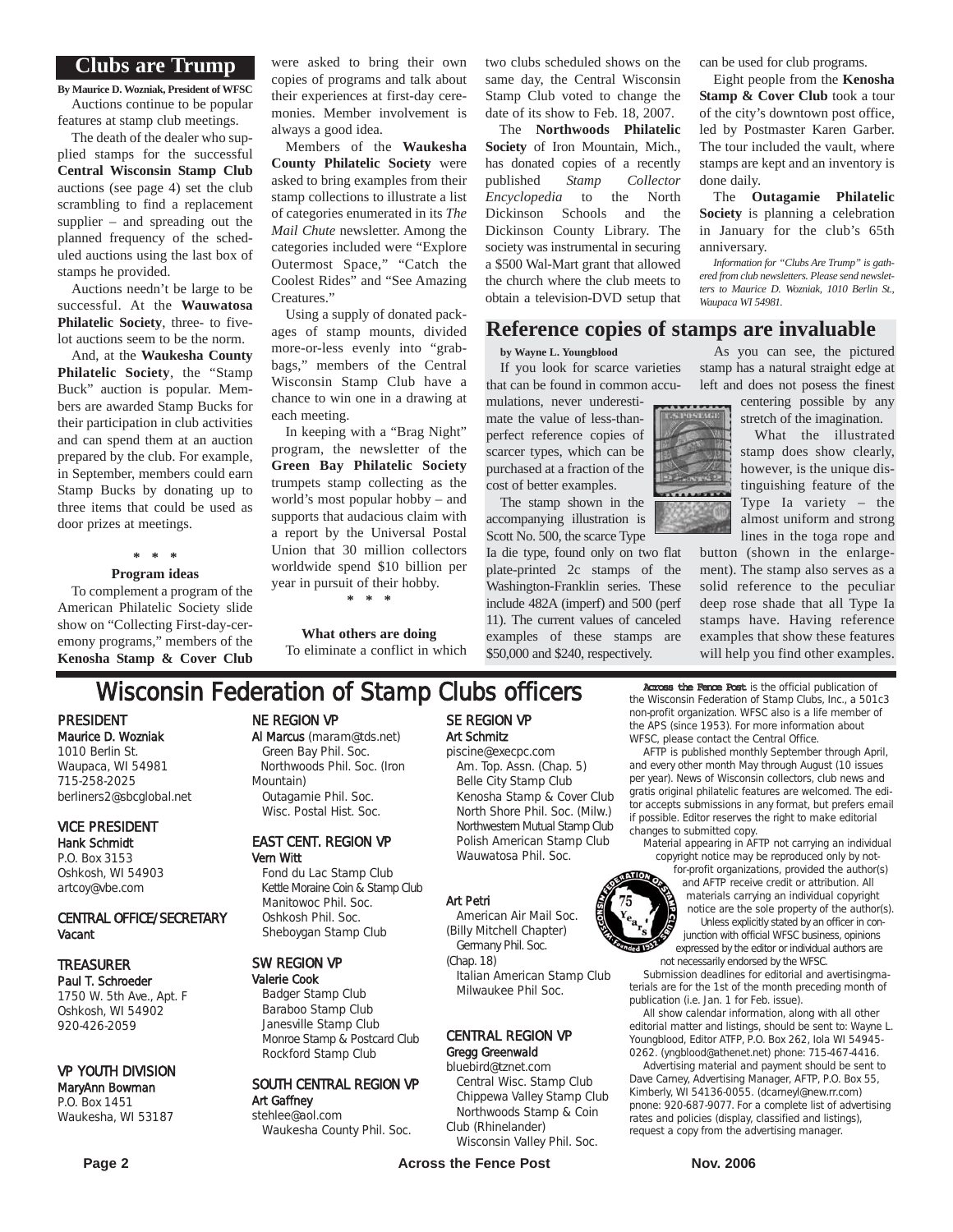# **Joining with juniors**

# **A holiday story**

#### **By MaryAnn Bowman**

It is almost holiday time! Plan an evening of cookies, hot chocolate and a good read-aloud story to ring in the holidays.

A book that graces my literature shelf is titled *Aunt Olga's Christmas Postcards,* written by Kevin Major. The description from the inside front cover reads: "Great-Great Aunt Olga has the most remarkable collection of Christmas postcards. She's ninety-five, and many of the cards come from very long ago. The Yuletide season is the occasion to share her postcards and her Christmas memories with her favorite niece, Anna. Decked out in red, Aunt Olga is not averse to a little fun over tea, as she teaches Anna how to write her very own Christmas rhymes."

In addition to the whimsical drawings by Bruce Roberts, the pages contain illustrations of historical postcards from the author's collection. A note at the end of the book challenges the reader to create a homemade postcard to send to a relative or friend.

Whether you read the story or not, making a homemade postcard can be a fun activity for kids of any age.

Start by cutting a heavy piece of paper or card stock to the size of a regular postcard (most are 3 1/2 by 5 1/2 inches). Decorate the front of the card.

### **Correction**

Due to an editorial error, the Sheboygan Stamp and Coin Show was listed in the October *Across the Fence Post* as taking place May 21, 2007. The show will be held May 12. *ATFP* regrets the errror The correct date and show information appears on page 4.



| U.S. Stamps & Foreign Stamps | Coins                    |
|------------------------------|--------------------------|
|                              | Gold                     |
| Post Cards                   | <b>Diamonds</b>          |
| Coin & Stamp Supplies        | Royal Doulton Figurines/ |
| Anri                         | <b>Character Jugs</b>    |
| Antiques                     | Hummel                   |
| Iowa's Largest Stamp Buyer   |                          |
| Mail Order Service Available |                          |

Stamps 'n' Stuff® s<br>
8190 Hickman Rd.<br>
Des Moines, IA 50325-4405

| Mon. 10 - 5                      | Phone        |
|----------------------------------|--------------|
| Tues. - Fri. 10 - 6              | 515-331-4307 |
| Sat. 10 - 4                      |              |
| <b>JERRY &amp; BARBARA KOEPP</b> |              |
| Orders 1-800-999-5964            |              |
| Fax 515-331-4957                 |              |
| Email jbkoepp@msn.com            |              |
| http://www.stampsnstuff.com      |              |
|                                  |              |

On the reverse, draw a line to divide the card into half, using the right half for the address and stamp. Write a short message on the left side of the card. Many youth and adults are well versed in scrap booking and rubber-stamping techniques. These could make attractive cards.

#### **Philatelic-Related Christmas Song**

What would a holiday party be without music? If you are having a children's stamp club Christmas party, they might enjoy singing this song:

#### *Our Friendly Mailman*

(To the tune of *Frosty the Snowman*)

Our friendly mailman Has a big bag on his back With a billion cards and some packages Twice the size of Santa's sack!

Our friendly mailman Works in ice and sleet and snow He comes without fail

#### President's Corner, from page 1

Postal Service year collection. Others were groups of related items, such as a USPS dinosaur T-shirt, dinosaur jigsaw puzzle and dinosaur collecting kit.

We sold out of our personalized stamps that feature our celebration logo with colored balloons. They were left over stock from Federation mailings.

Also, sales of our past cacheted covers were more brisk than usual.

Overall, we felt that we accomplished our goals – celebrated our 75th anniversary with members who joined us and also helped to support a state show, which is part of the Federation's purpose.

It was so much fun we want to do it again – at least to some extent. We have a great start for an auction, a donation from Harley-Davidson of a black leather, embossed jacket. We thought we'd do it at Wiscopex 2007, but so far we don't have a site or a time scheduled. Stay tuned.



Gonzga Hall \* 92nd & Greenfield \* Milwaukee Exit I-894 & Greenfield or I-94 & 84th St. (815)-262-9117 **TKURZINSKI2002@YAHOO.COM**

**Page 3** Nov. 2006 **Across the Fence Post** Nov. 2006

To bring us the mail Got no time to ho, ho, ho!

He doesn't have a reindeer sleigh To help when things get tough If it were me, I'd probably Just stay home and keep the stuff!

But our friendly mailman Brings a lot of gifts each day When the mail slot clanks, I peek out, say "Thanks" Then our mailman's on his way!

This silly little ditty is from a book by Alan Katz and David Catrow, copyright 2005. *Where did they hide my Presents*? is available at retail and online bookstores. Adults will love this book as well if they enjoy spoofs about the holidays.

#### **Holiday Gifts**

Give the gift of stamps to a young person you know. A few stock cards and an assortment of stamps, along with a pair of tongs and some hinges, make a good starter set. Try to find stamps that meet an interest that a child already has such as soccer, space, dance or another collecting interest (rocks, seashells or others). Then spend some quality time with them, showing how to remove stamps from paper, read a catalog, or sharing items from your own collection. Time spent with a beginning collector is always time well spent!

Wishing you the happiest of holidays!

### **Call for Wisconsin Hall of Fame nominations**

Nominations are now being accepted for the 2007 Wisconsin Philatelic Hall of Fame. **The deadline is Dec. 31, 2006**. Qualifications required of nominees include:

1.) Contributions of purely local club nature shall not be the sole reason for selection to the Hall of Fame.

2) A deceased philatelist may not be nominated or considered for selection until three years after his or her death.

Submit your nomination(s), together with a statement identifying the nominee, a short philatelic biography and the reasons why that person should be selected for the Wisconsin Philatelic Hall of Fame to: Chairman, Wisconsin Philatelic Hall of Fame Committee, Verna Shackleton, 425 N. Linwood Ave., Apt 110, Appleton WI 54914.

Questions may be answered by e-mail corosec@sbcglobal.net.

Only WFSC member clubs may submit nominations, and each nomination must be seconded by two other member clubs. The nominating club is responsible for making arrangements with the seconding clubs to provide those seconds. The nomination and seconds should all be sent to the Chairman of the Hall of Fame Committee in one mailing.